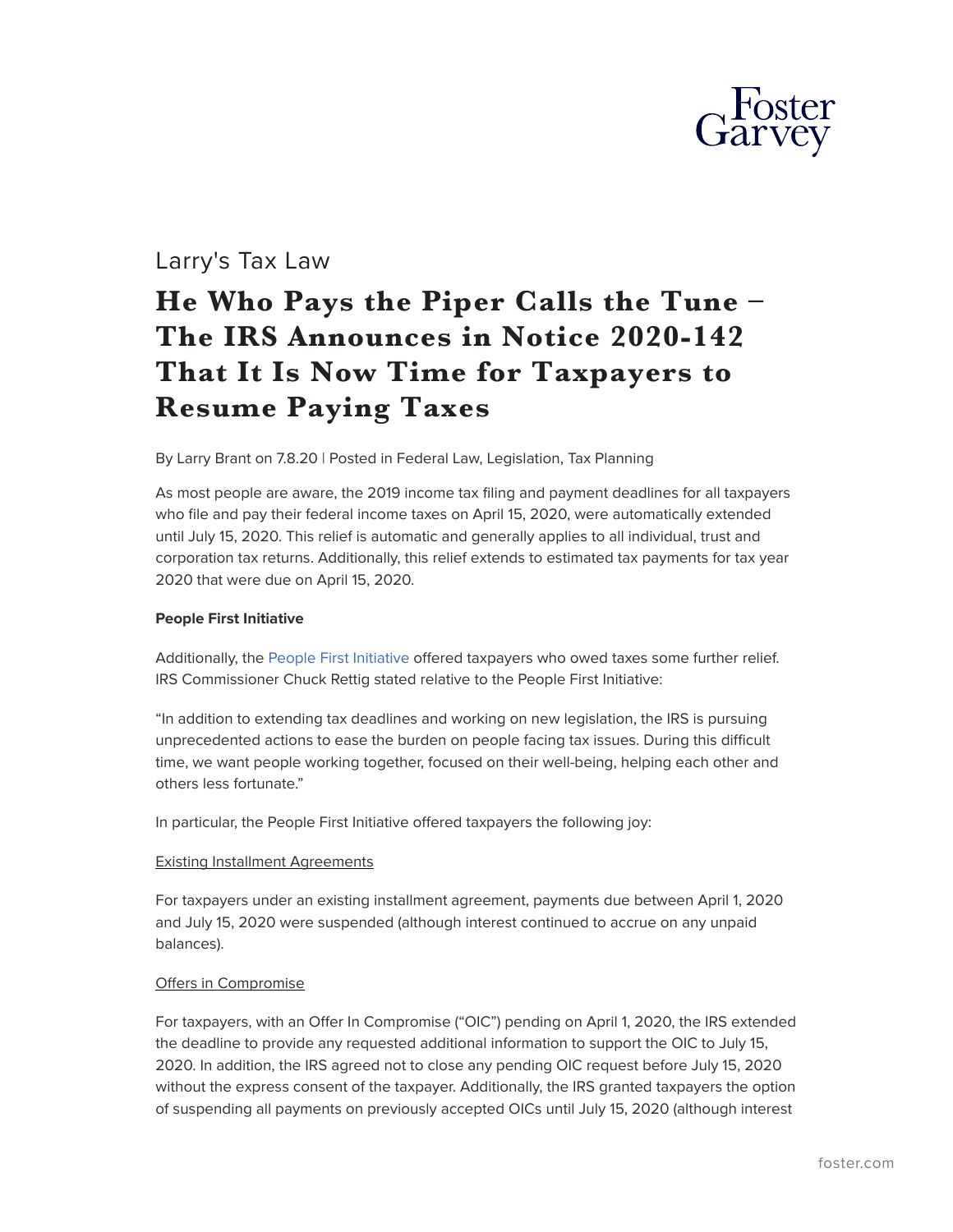

continued to accrue on any unpaid balances). Lastly, the IRS agreed that it will not hold taxpayers in default of an OIC if they are delinquent in filing their federal income tax return for tax year 2018 as long as they file both their 2018 and 2019 returns on or before July 15, 2020.

# Collections Activity

For taxpayers in IRS collections, they were allowed some relief. Liens and levies (including any seizures of a personal residence) initiated by IRS field revenue officers were suspended from April 1, 2020 through July 15, 2020. IRS field revenue officers, however, were allowed to continue pursuing high-income non-filers and perform other similar activities. Additionally, any new automatic, systemic liens and levies were suspended during this same period. Finally, during this period, any new delinquent taxpayer accounts were **not** forwarded by the IRS to private collection agencies.

#### **IRS Announcement 2020-142**

All of the joy brought to taxpayers by the People First Initiative is about to come to an abrupt end. As the IRS publicly states in [Announcement 2020-142,](https://www.irs.gov/newsroom/taxpayers-need-to-resume-payments-by-july-15) despite the continuing hardship created by the COVID-19 pandemic, the relief granted to taxpayers by the People First Initiative ends a week from today (i.e., July 15, 2020).

Put simply, this means:

- For taxpayers who had installment payments suspended, they need to resume making payments under their installment agreement by the first monthly payment date that falls after July 15, 2020. Of course, any taxpayer that cannot meet the terms of their installment agreement can seek to change its terms, but they should do so immediately by contacting the IRS.
- For taxpayers with already accepted OICs that did not make required payments during the relief period, they need to resume making required payments by July 15, 2020.
- **Practice Alert:** These taxpayers are required to make up any missed payments by this same date.
- For taxpayers with pending OICs (a submitted OIC that has not yet been accepted by the IRS), they need to resume making any required payments under the pending OIC by July 15, 2020. The IRS will revise the OIC to allow these taxpayers (provided the OIC is accepted) to make up any payments skipped during the relief period at the end of the offer period.
- For taxpayers with delinquent accounts, they need to be aware that the IRS will recommence forwarding accounts to private debt collection agencies starting July 15, 2020.